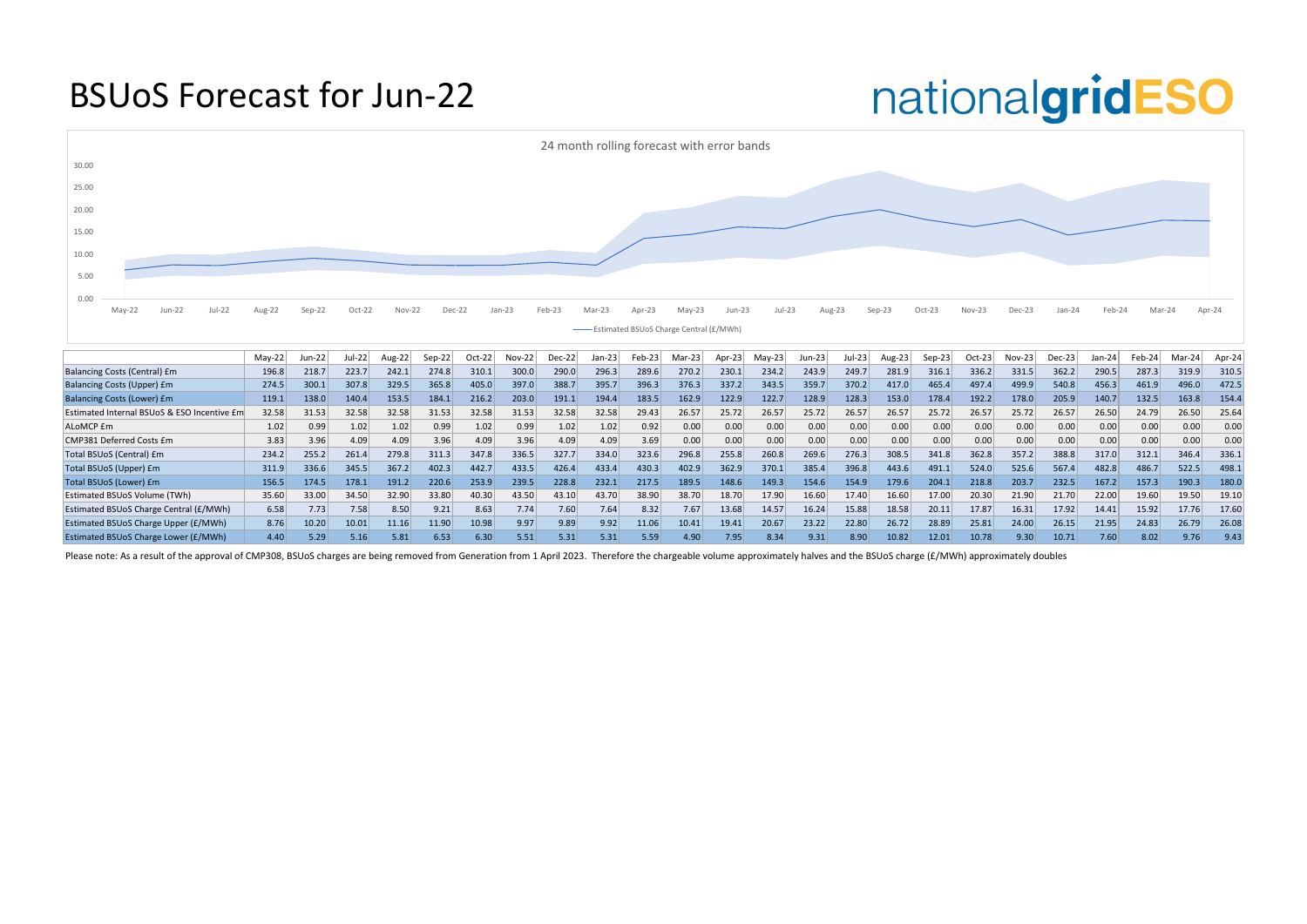

# nationalgridESO

| $Sep-22$ | $Oct-22$ |
|----------|----------|
| 9.8      | 9.9      |
| 71.9     | 78.5     |
| 1.9      | 1.9      |
| 32.2     | 30.8     |
| 139.4    | 169.7    |
| 15.6     | 16.3     |
| 4.0      | 3.0      |
| 274.8    | 310.1    |

## Balancing Costs Central Forecast Breakdown for next 6 months